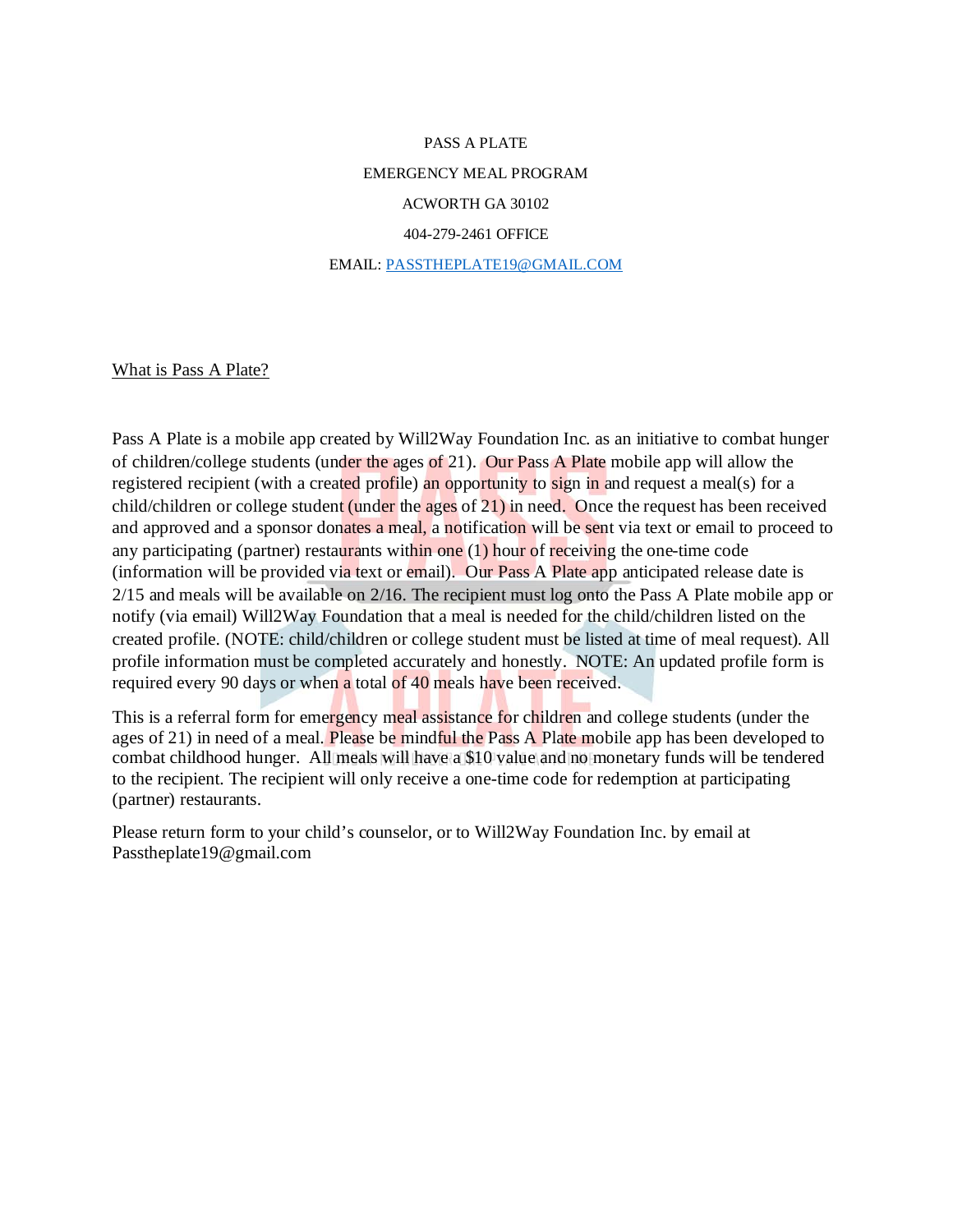| Please print NAMES and AGES of all household members:<br>COMBATING HUNGER ONE PLATE AT A TIME |
|-----------------------------------------------------------------------------------------------|
|                                                                                               |
|                                                                                               |
|                                                                                               |
|                                                                                               |
| Do you receive Government assistance? Yes ______ No _____                                     |